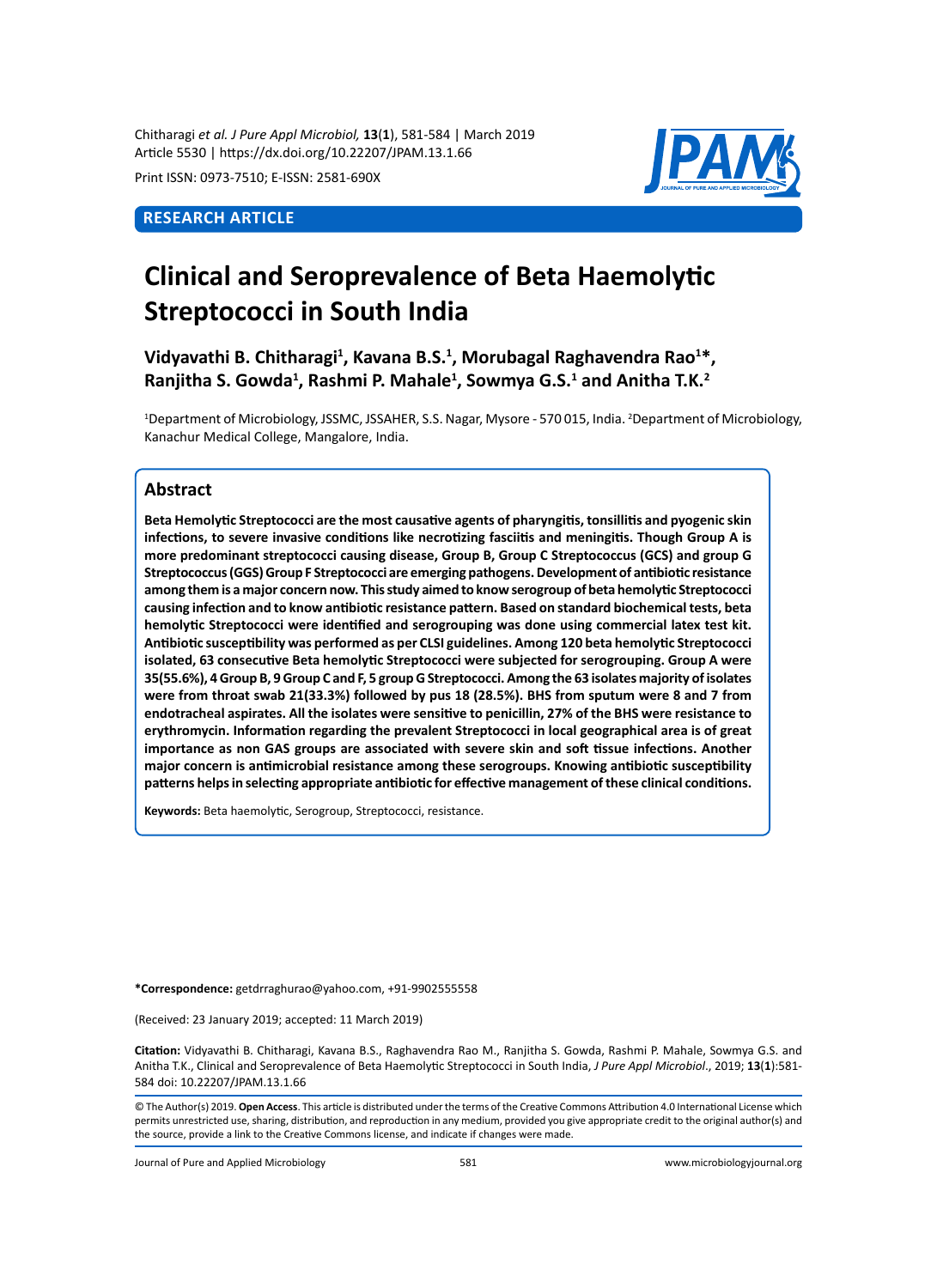#### **INTRODUCTION**

Infections caused by beta haemolytic streptococci (BHS) range from mild, self limiting infections to the life threatening complications<sup>1</sup>. Lancefield's Group A and B are the predominant streptococci causing infections. Emerging major pathogens now are Group C Streptococcus (GCS), group F and group G Streptococcus (GGS) which are associated with pharyngitis and other cutaneous infections. Development of antibiotic drug resistance among them is a major concern now. Group A have been associated with pyogenic and non pyogenic infections. Neonatal meningitis and pregnancy related infections are the major infections caused by Group B streptococci (GBS)<sup>2</sup>. Group F streptococci (GFS) are associated with suppurative infections<sup>3</sup>. Although resistance to penicillin in GAS is not documented, raising MIC value for penicillin has been reported and resistance to erythromycin, tetracyclines and other drugs have been on rise. Antimicrobial resistance among Non group A Streptococci are also increasing<sup>4</sup>. Thus, it is essential to know the serogroup of Streptococci causing infection and their antibiotic susceptibility to treat appropriately. **Aims and Objectives** 

To isolate, identify beta hemolytic Streptococci from clinical samples sent for culture and to test antibiotic susceptibility pattern of the isolates.

To carry out Lancefield's serogrouping on beta haemolytic streptococci.

#### **MATERIALS AND METHODS**

This prospective study was conducted in the department of Microbiology, JSS hospital from January 2017 to December 2017. Beta hemolytic Streptococci isolated from different clinical specimens were further identified by biochemical tests. Gram stain was performed on all the isolates. Isolates were subjected to biochemical tests such as catalase, PYR, bile esculin, hippurate hydrolysis and CAMP test for further identification of group of streptococci. Antibiotic discs such as bacitracin (0.04 units) and trimethoprim and Sulfamethoxazole (1.25/23.75µ) were used to identify Group A, group C and group G streptococci.

Lancefield's serogrouping into A, B, C, D, F and G Streptococci was done using "PLASMATEC streptococcal grouping latex test kit, United Kingdom. The plasmatic Streptococcal test kit is a rapid latex system used for determination of the six clinical groups of haemolytic Streptococci. Test was performed and interpreted as per the manufacturer's instructions.

Beta haemolytic Streptococci were tested to know antibiotic susceptibility pattern. Antibiotic susceptibility testing of the isolates was performed on Mueller-Hinton agar with 5% sheep blood by Kirby Bauer disc diffusion method. Anitbiotic discs tested were penicillin (10Units), erythromycin (15µg), ciprofloxacin, linezolid (30µg), clindamycin (02µg), chloramphenicol (30µg), tetracycline (30µg), vancomycin(30µg) and ceftriaxone (30µg). Erythromycin resistance detected as per the standard protocol by placing erythromycin and clindamycin discs at 20mm apart

The plates are incubated in 5-10%  $CO<sub>2</sub>$  at 37°C for 24 hours, and observed for the zone of inhibition and interpreted as per CLSI recommendations.

#### **RESULTS**

A total of 358 Streptococci were isolated from the total of 26,917 various clinical samples such as throat swabs, sputum, endotracheal secretions, broncho alveolar lavage, pus, blood, vaginal swab, urine and others. Of the 358 Streptococci, 156 were alpha haemolytic streptococci, 120 were beta haemolytic streptococci and 82 were non haemolytic streptococci. Among the 120 BHS, 63 consecutive Beta hemolytic Streptococci were subjected for Lancefields serogrouping. By Latex agglutination serogrouping, 35(55.6%) were identified as Group A, 4 as Group B, 5 were group G Streptococci and 9 each detected as Group C and F. Age of the patient ranged from 1 to 95 years of which maximum belonged to age group of 21-30 years 13 (20.6%) followed by age group of 61-70 with 12(19.1%). Out of 63 BHS 30(47.6%) were isolated from female patients and 33(52.4%) from male patients.

Among the 63 BHS, maximum isolates were from throat swab 21(33.3%) followed by pus 18 (28.5%). Eight BHS were from sputum and 7 from endotracheal secretions. Among the 63 isolates, the highest of 51 (81%) samples were isolated from inpatients and 12(19%) were outpatient department. In Antibiotic susceptibility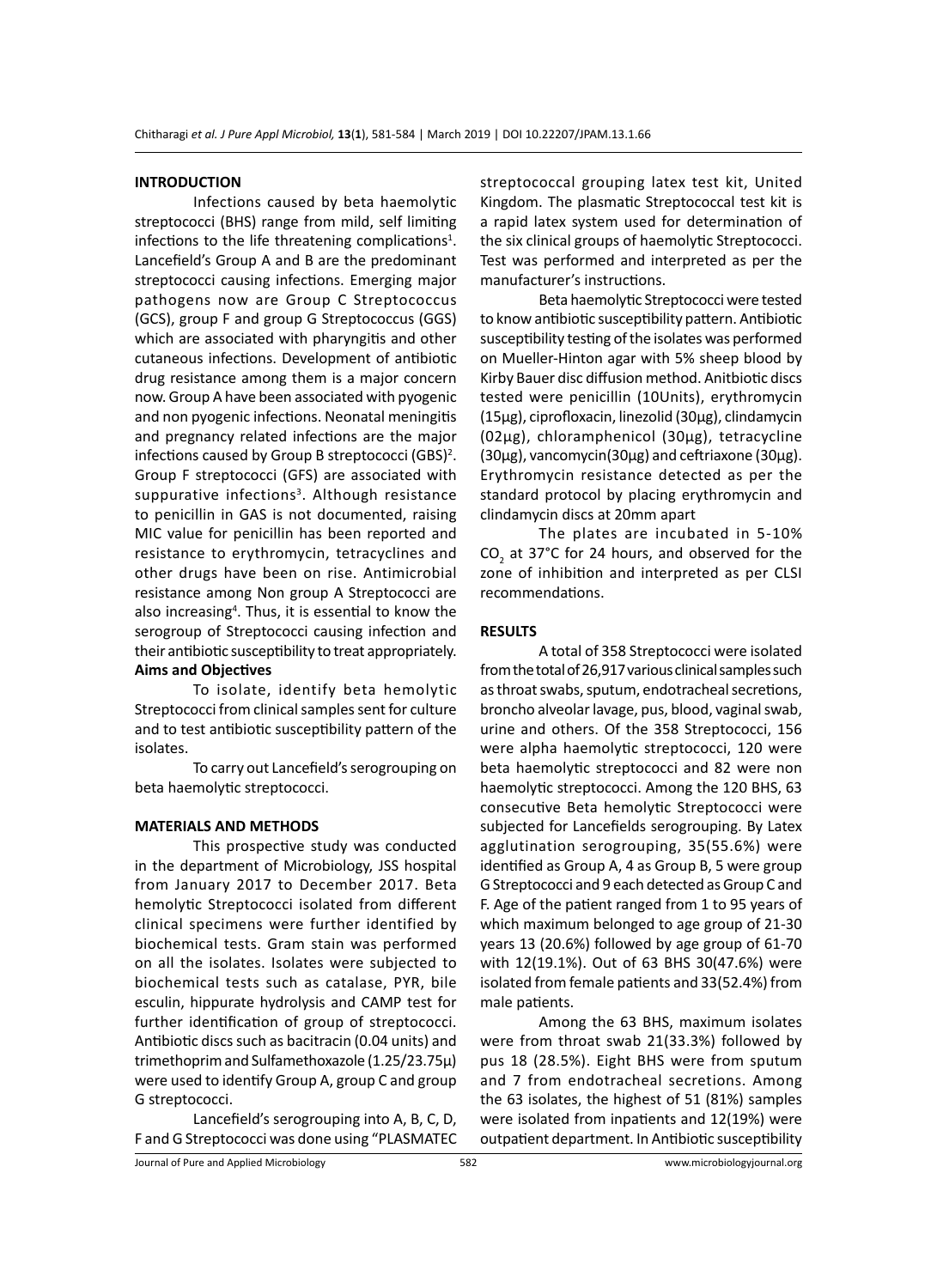test pattern for the identified serogroups tested showed 100 % susceptibility to penicillin, 60 (95.2%) as sensitive to vancomycin. 46 (73%) of the isolates were susceptible to erythromycin. Fifty nine isolates (93.7%) were sensitive to both linezolid and ceftriaxone, 57(90.5%) were sensitive to Ciprofloxacin. Susceptibility to tetracycline, clindamycin and chloramphenicol was seen in 55 (87.3%), 54 (85%), and 53 (84.1%) respectively.

#### **DISCUSSION**

The beta-hemolytic streptococci (BHS) of various Lancefield groups are known to cause various systemic and localized infections worldwide. Group A Streptococci is known to cause serious complications like rheumatic fever, acute glomerulonephritis, toxic shock syndrome, necrotising fasciitis and scarlet fever in addition to milder infections. Similar infections can also be caused by Group C and Group G. The occurrence of infections by non GAS is also being increasingly reported from elsewhere in the world and is now being the field of interest in the recent studies<sup>5</sup>.

In the present study, most prevalent serogroup was Group A Streptococci (55.6%) followed by GCS and GFS group each with 9/63 (14.3%). A study conducted in north part of Karnataka reported GAS as predominant BHS than others where it accounted for 58.82%<sup>6</sup>. Similar kind of study among pharyngitis patients in Iraq showed, 6.2% of their isolates belonging to group C and Group F<sup>7</sup>. While in a study by S. Rantala in Finland a predominance of GGS to GAS was recorded<sup>8</sup>.

In the study, most of the BHS were isolated from patients with age group 21-30 years with 13/63(20.6%) and 61-70 years with 12/63(19.1%). BHS were isolated from males predominantly than females similar to other studies $9,10$ .

Among the 21 throat swabs sent for culture, GAS was isolated in 16/21 (76.19%) and GCS in 5/21 (23.81%) samples. Similar observation was made in study conducted in Salem and other parts of India<sup>11,12</sup> An analogous study conducted in Assam, showed a high prevalence rate of GFS than GAS in throat swab cultures<sup>13</sup>. Another study by Majumdhar et al reported very low prevalence of GGS with only 4 in 1165 isolates $^{14}$ . This indicates that the prevalence of specific Lancefield groups of BHS can vary from place to place.

Present study showed GBS colonization in vagina in one pregnant woman. GBS causing skin and soft tissue infection accounted for 3/4 (4.7%) in the study whereas in other studies a rate of 11% has been documented<sup>10</sup>.

Study demonstrated 100% susceptibility to penicillin among all the BHS isolates which is in concordance with the most of the studies conducted worldwide<sup>5,6</sup>. In the study, 27% resistance was observed to erythromycin. Macrolide resistance has been on rise and our results are comparable to recent resistance reports from India<sup>4,10</sup>. The susceptibility to vancomycin was 95.2% by disc diffusion though was not confirmed by MIC testing. Study conducted in Andhra Pradesh, showed sensitive rate of 91.11% to vancomycin which shows comparatively increasing resistance rate in the BHS<sup>11</sup>. Susceptibility to linezolid and cipro-floxacin was more than 90% while published studies have reported 100% sensitivity to ciprofloxacin, and linezolid<sup>9,10</sup>. And penicillin remained as the most common antibiotic used for treatment of BHS in our study. Linezolid, was the second most antibiotic used for the treatment either alone or with the combination with other antibiotics.

#### **CONCLUSION**

The beta-hemolytic streptococci (BHS) of various Lancefield groups are associated wide variety of systemic infections worldwide. The incidence of non GAS are also increasing across the world causing different infections and antibiotic resistance detection should be routinely employed for early identification of drug resistance which further helps in preventing misuse of antibiotics and better management of patient.

#### **ACKNOWLEDGEMENT**

None

#### **CONFLICT OF INTEREST**

The authors declare that there is no conflict of interest.